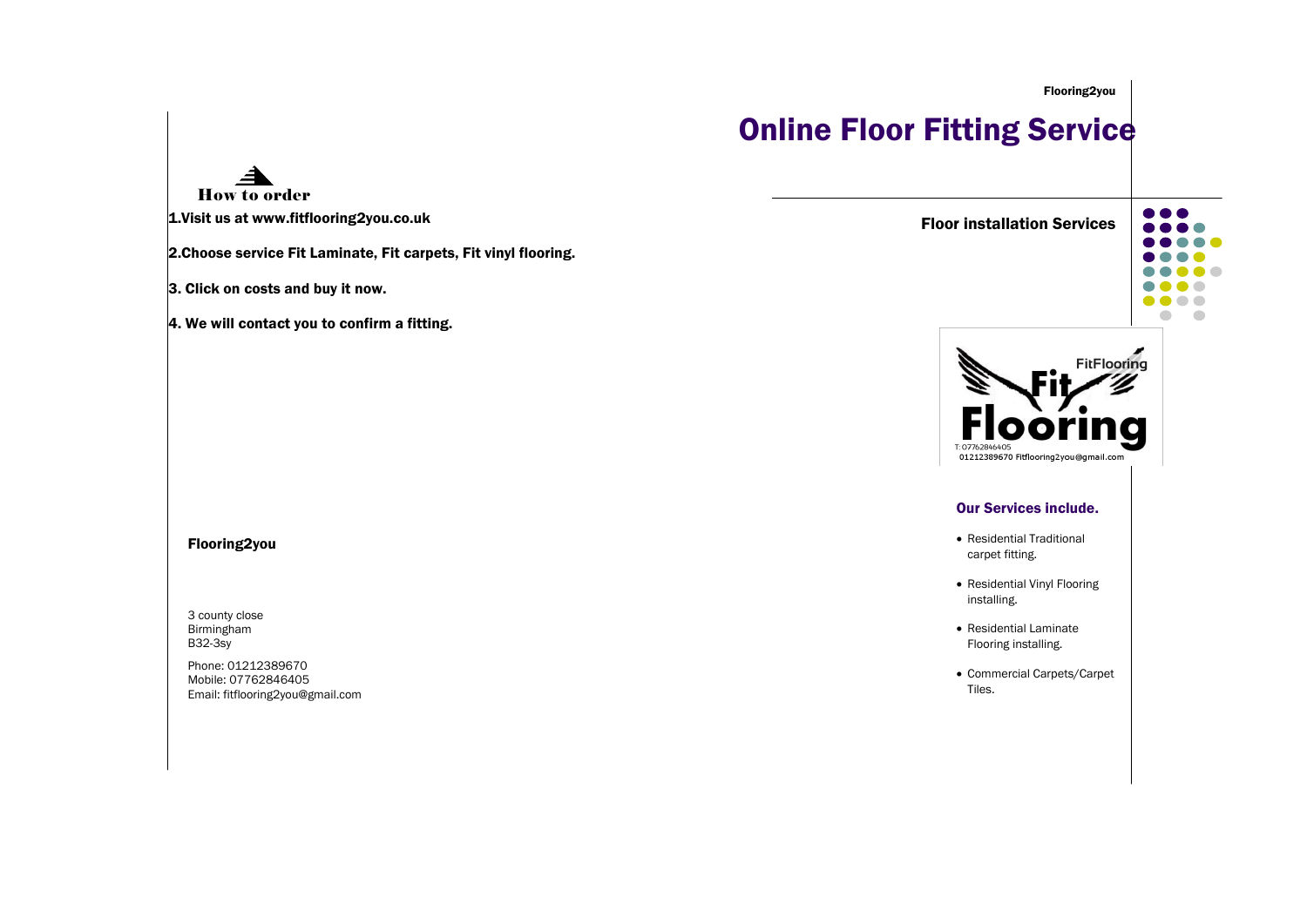

## Commercial Carpets/Carpet Tiles.

What you can expect from having your Carpets or Carpet tiles installed by fitflloring. Fitflooring

Has many years experience in

installing commercial carpets and carpet tiles.



Fitflooring can install commercial carpets to,

Communal walkway.

Stairs with nosing's.

Large carpet tiled areas.

Carpet tiles to stairs.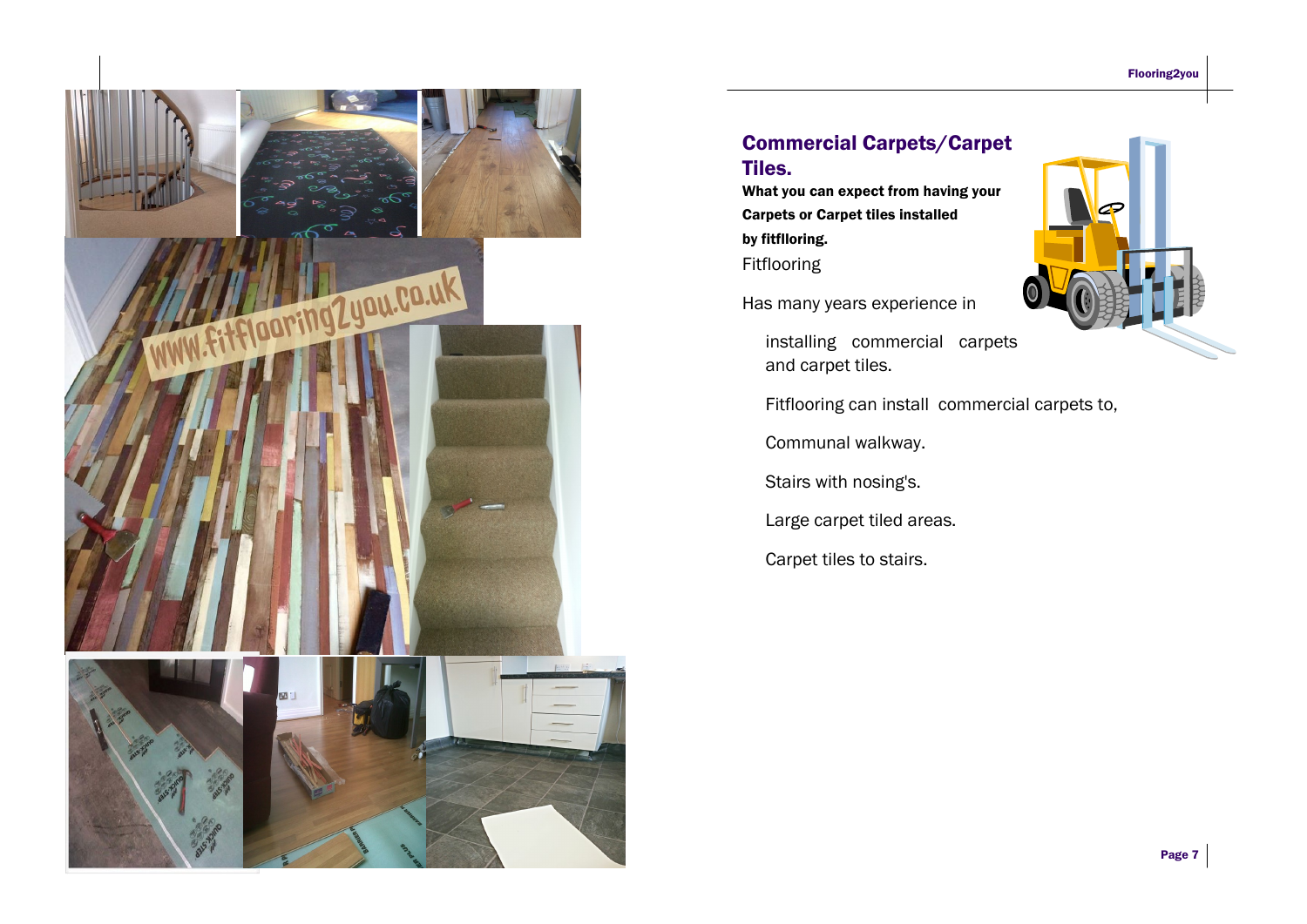Page 3

 $\blacksquare$ 

# Laminate Floor Fitting.

What you can expect from having your Laminate floor installed by fitflloring. Fitflooring



Has many years experience in installing laminate flooring.

Fitflooring has been installing laminate flooring since it first came to the uk as a glued product.

All doorways will be undercut.

Dpm always used on concrete floors.

Occasionally due to movement beading may become loose we will re visit free of charge for this.

Doorplates that need to be drilled may cost a small fee.

Some larger pieces of furniture can be left in the rooms

Please check as some furniture may incur further costs.

# Table of Contents

Page 2.

Images of work fitflooring has taken.

Page<sub>3</sub>

Table of contents.

Page4.

Traditional Carpet fitting.

Page5.

Vinyl installing .

Page6.

Laminate flooring installing.

Page7.

Commercial Carpets and Carpet tiles.

· Page8.

Company information and How to order.